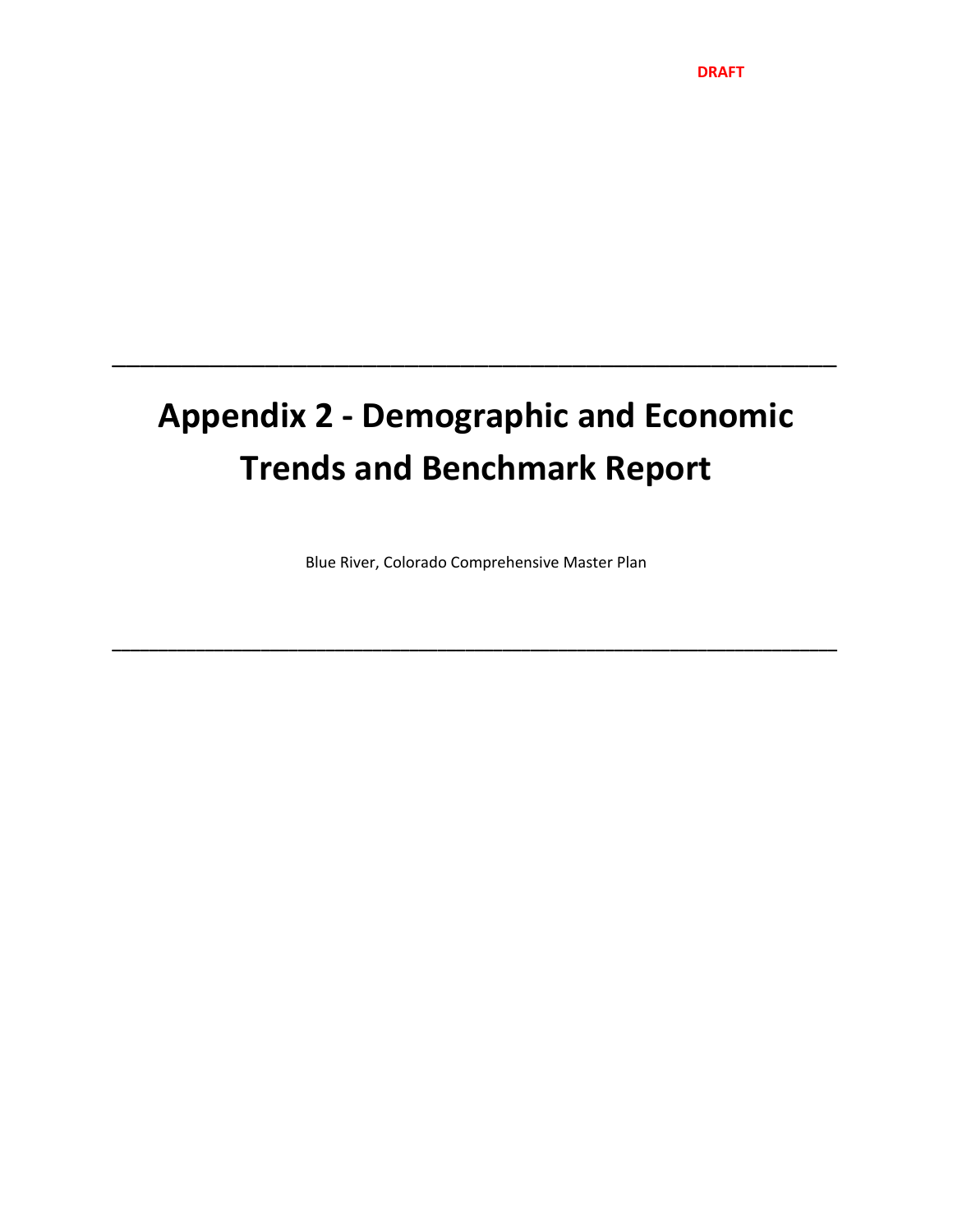# **Table of Contents**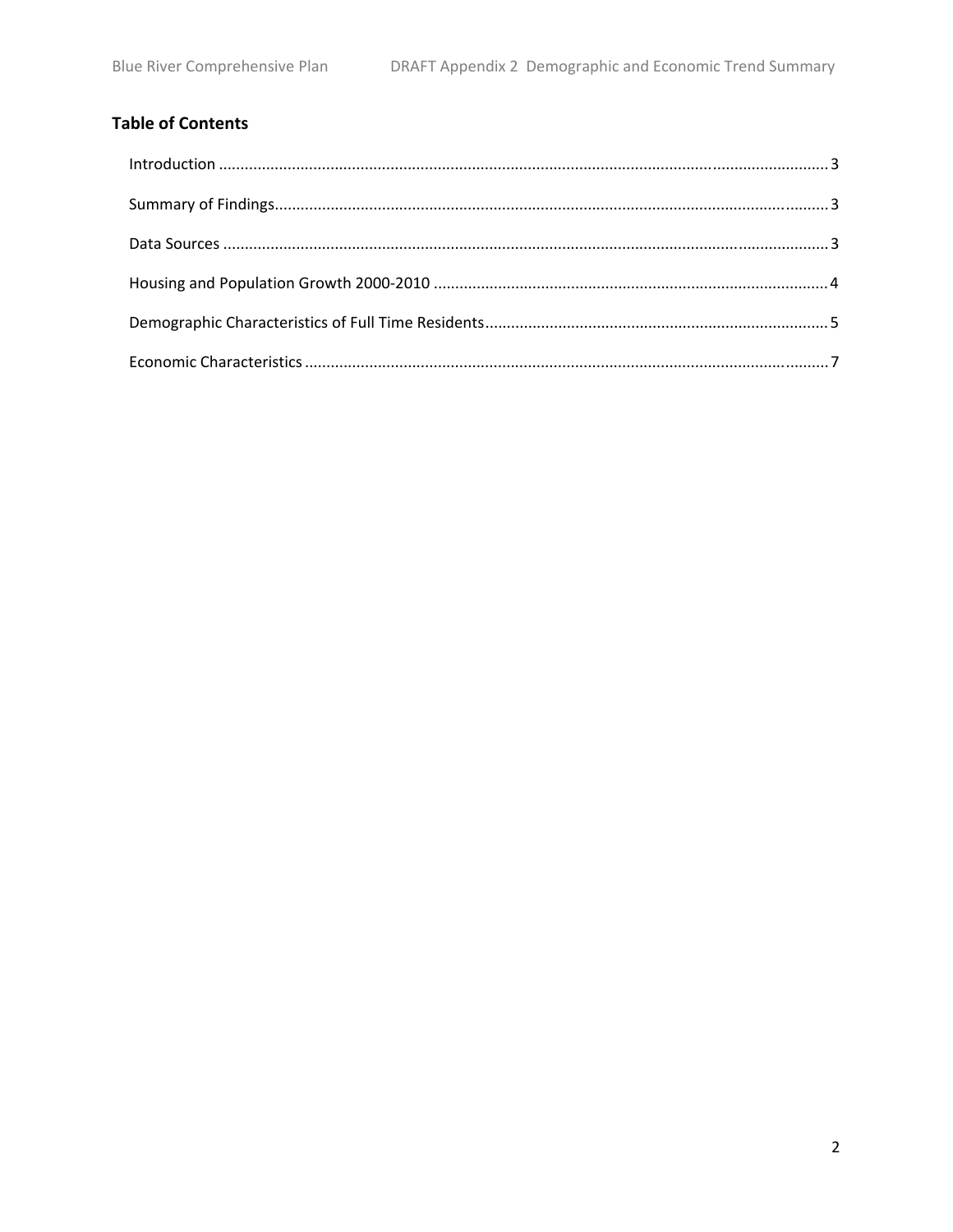#### **INTRODUCTION**

Developing a sound information base for the comprehensive plan is paramount. With a reliable information base, the community and the consulting team can consider objective information when planning for the future. This report provides baseline demographic data and profiles existing economic characteristics for the Town of Blue River and examines demographic changes that occurred between 2000 and 2010.

In order to provide a frame reference this analysis compares Blue River's demographic and economic characteristics with four nearby municipalities:

- Frisco • Dillon
- Fraser • Minturn

All of these towns function in part as "bedroom" communities to larger, more developed resort towns, have relatively small populations, and are located in the region.

### **SUMMARY OF FINDINGS**

The economic and demographic data confirm that Blue River contains a significant portion of second homes with a 42% seasonal occupancy in 2010 according to the Census. But it increasingly serves as year-round home to local and regional working households and retirees. The seasonal occupancy rate dropped 5% from 47% in 2000 to 42% in 2010, reflecting a trend towards a more full‐time resident community. The labor force participation rate for Blue River is the higher than all four comparison communities at 89% of working aged people employed. Blue River also has the highest rates of home ownership and has the highest percentage of 'Family' households of all of the comparison communities.

The predominance of working families and households is reflected by the fact that Blue River also has the highest household income of all four comparison communities, with a median household income of \$78k while 39% of households earn over \$100k annually. All of this information together describes Blue River as a place where people live, raise families and are relatively prosperous.

Given the general prosperity of the place and the obvious work ethic of its residents, there is not much of an economy in Blue River itself, because it is a residential community with no commercial properties. Economic models estimate that there are 14 businesses located in Blue River, all of which are home occupations such as professional home offices, small scale construction companies, property management, and cottage manufacturing. Blue River functions as a place where prosperous people live, but it is not a place where very much commerce occurs.

### **DATA SOURCES**

Baseline demographic, housing and social data comes from the 2000 and 2010 Census. The economic data in summarized in Figure 12 is from ESRI's Business Analyst Online (BAO). BAO is an online tool that provides custom demographic and economic data based on industry standard data sets including public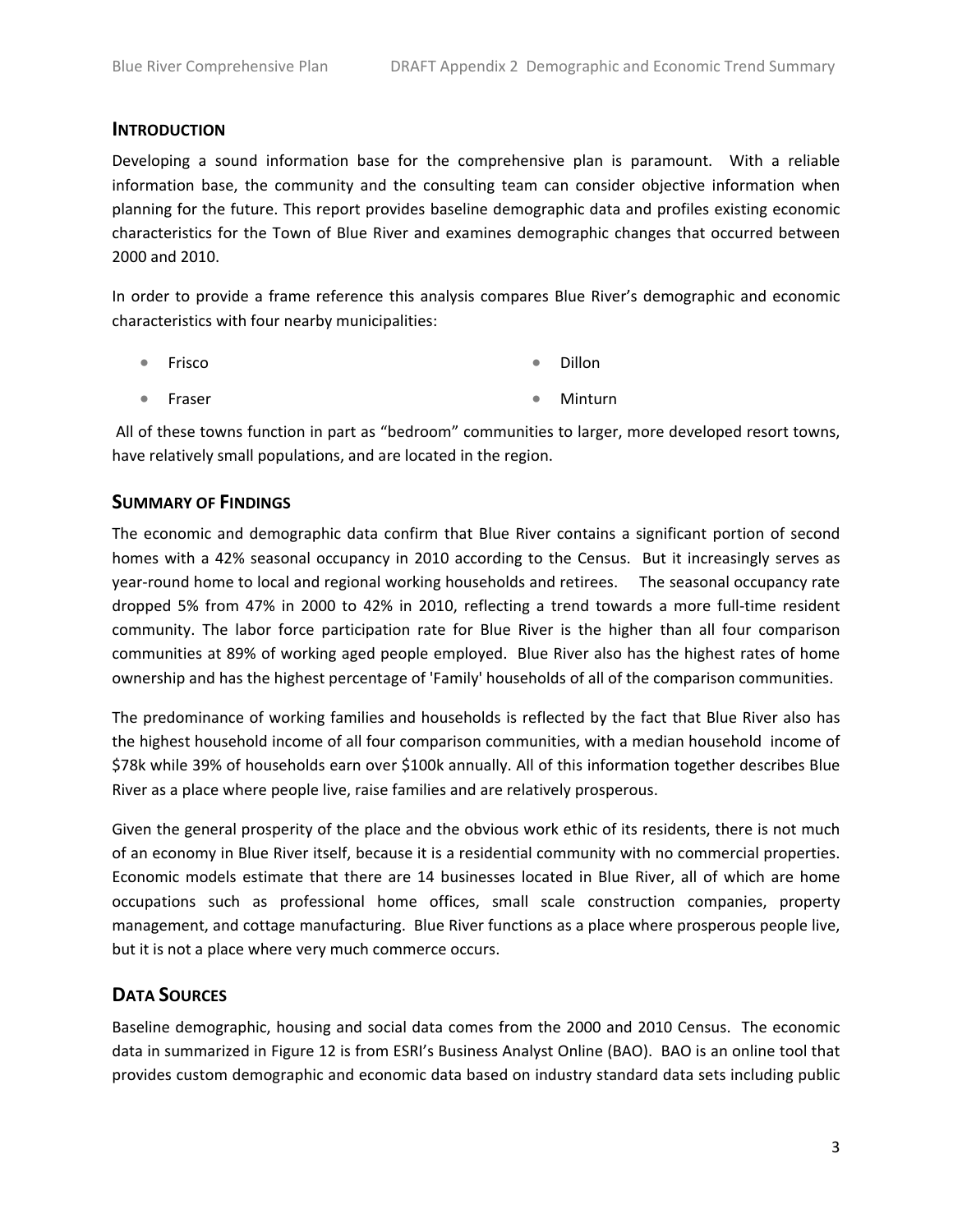data from the Census Bureau, Bureau of Economic Analysis, and Bureau of Labor Statistics and proprietary data from private sector data management firms.

#### **HOUSING AND POPULATION GROWTH 2000‐2010**

Between 2000 and 2010, the Blue River population grew by 24% adding 164 new residents. This translates to an average annual growth rate of 2.4% the second strongest growth rate behind Fraser in the comparison towns, which grew at an average annual rate of 3.5%.



*Figure 1 – Total Population 2000‐2010 (Full‐Time Residents)*

*Figure 2 – 2000‐2010 Percent Change Population and Housing*

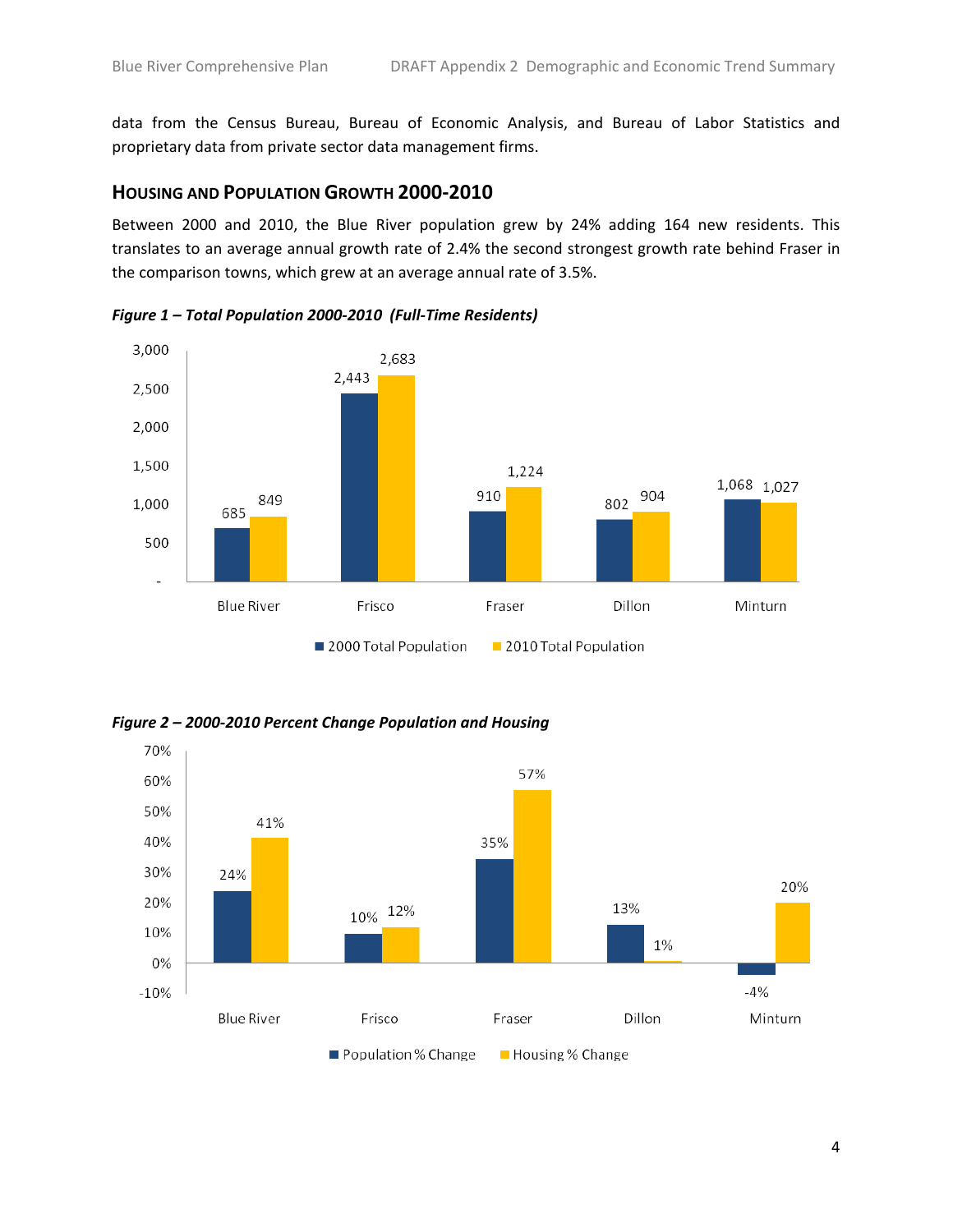Between 2000 and 2010, 212 new housing units were built in Blue River, a 41% increase, the second highest growth rate behind Frasier of the comparison communities. The total growth in housing units exceeds the population growth, which indicates that a significant portion of the homes built through the 2000s are second homes.



*Figure 3 – Total Housing Units 2000‐2010*

### **DEMOGRAPHIC CHARACTERISTICS OF FULL TIME RESIDENTS**

Blue River is a relatively young town, with a median age of 35, median age is between 1 and 7 years younger than similar towns.

*Figure 4 ‐ 2010 Median Age (Full‐Time Residents)*

| <b>Blue River</b> | 35 |
|-------------------|----|
| Dillon            | 42 |
| Fraser            | 36 |
| Frisco            | 41 |
| Minturn           | 37 |

Blue River has the second highest rate of residents under 18, and the lowest rate of residents over 65. Only 5% of Blue River's population is over 65, the next lowest rate is 8% in Fraser. Blue River is the least diverse town, with only 4% of the population being a minority race. This is less than half the rate of second lowest rate of 9%, in Frisco. Blue River has the highest rate of family households; the 60% rate is between 6% and 13% higher than the similar towns.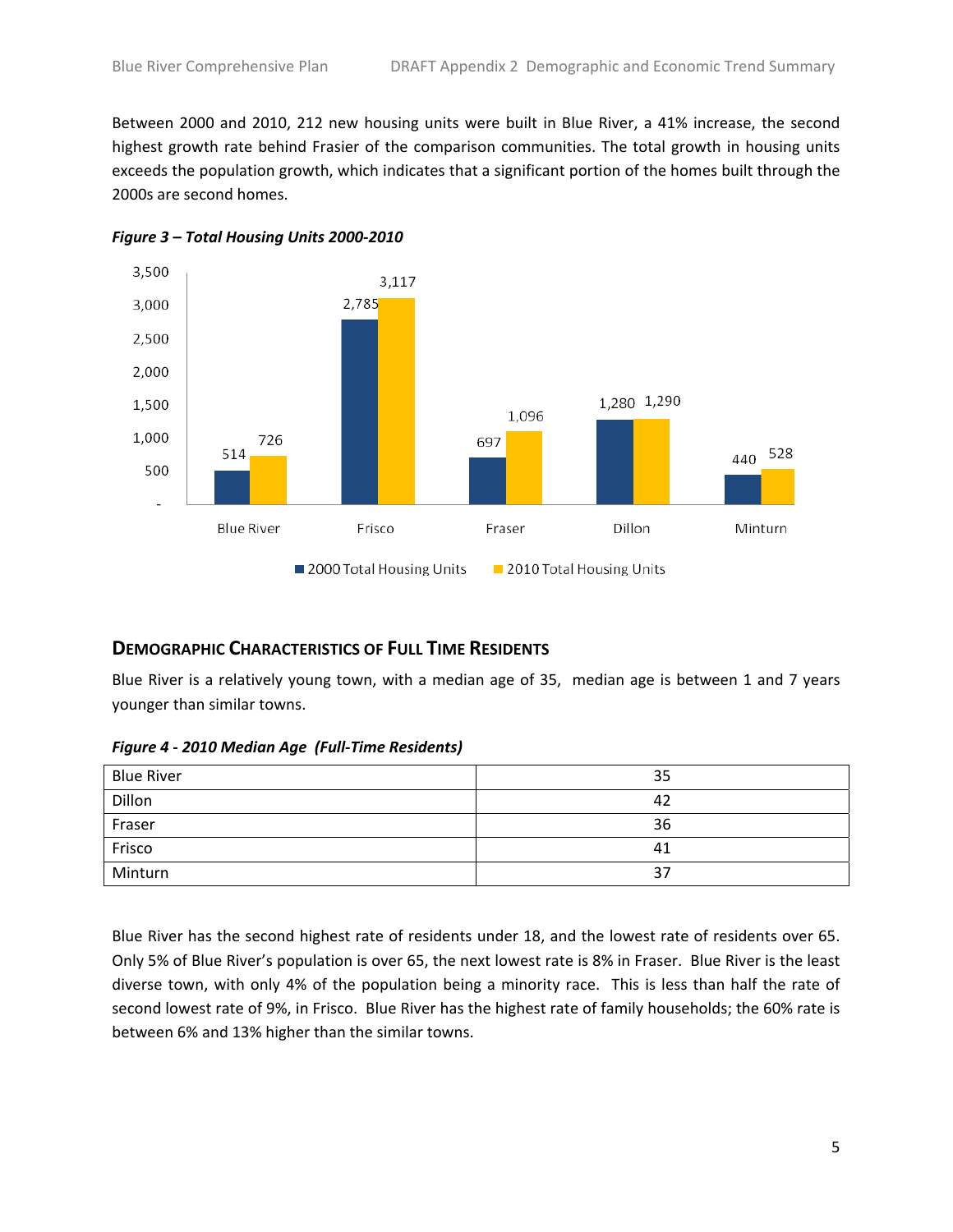

*Figure 5 – Demographic Characteristics Comparison (Full‐Time Residents)*

*Figure 6 ‐ Home Ownership Vs Rental Rates (Full Time Residents)*



Blue River has the highest rate of home ownership with 72% of residents owning their own homes. Between 2000 and 2010, the ownership rate decreased in Dillon and Minturn, and increased in Fraser and Frisco and decrease just slightly Blue River by 3%. The relatively higher rates of family households and homeownership indicate the predominance of stable working households.

28% of residents in Blue River rent their homes, a rate significantly lower than similar towns. However, the rental rate is moving to align with regional trends, in 2000, the rate was 19% - 30% lower than comparable towns and in 2010, the rate was 9% ‐26% lower than comparable towns. The observed increase in rental homes and the fact that Blue River is trending upwards in rental units compared with the other communities signals the town's increasing role as a residential community.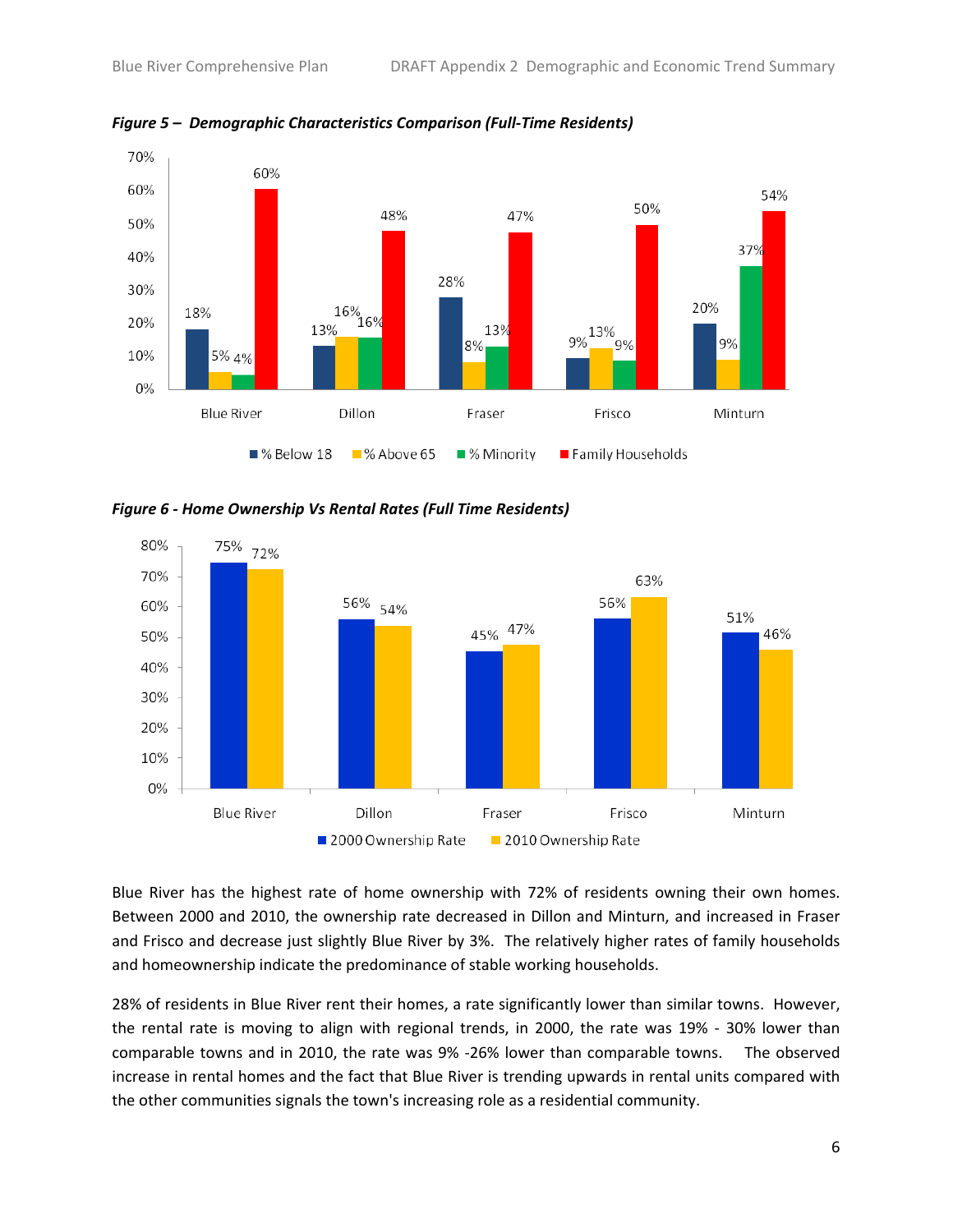

*Figure 7 – Rental Rate 2000‐2010 (Full‐Time Residents)*

Between 2000 and 2010, seasonal occupancy declined from 49% to 44% in Blue River. Seasonal occupancy rates also declined in Dillon and Frisco but increased in Fraser and Minturn.



*Figure 8 – Seasonal Occupancy Rate 2000‐2010*

## **ECONOMIC CHARACTERISTICS**

The labor force participation rate for Blue River (the % of the population over 16 that works) is the higher than all four comparison communities at 89%.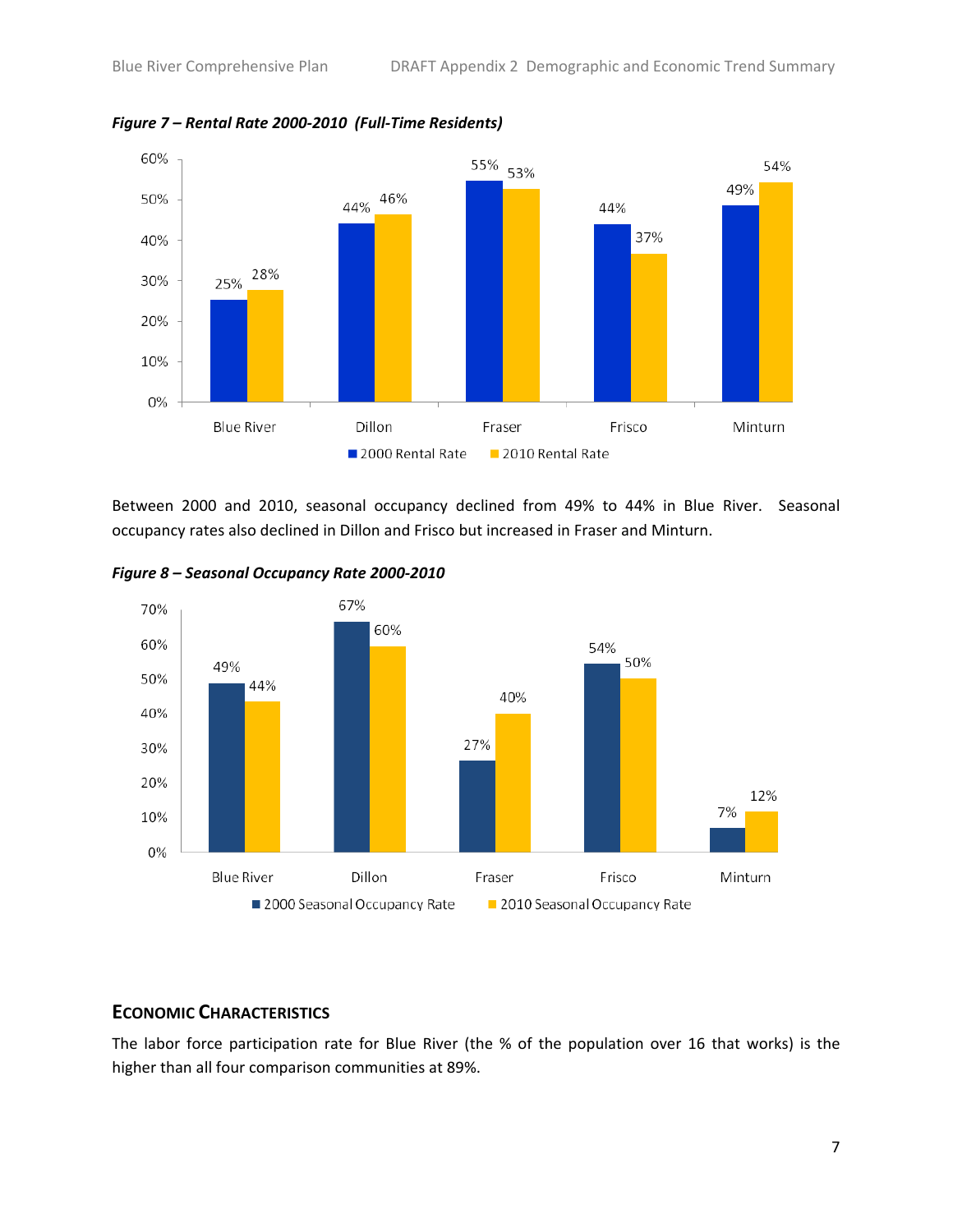

#### *Figure 9 ‐ Labor Force Participation Rates (Full‐Time Residents)*

The higher rates of labor force participation, families and working households is reflected by the fact that Blue River has higher household incomes when compared with similar towns, median income is \$77,887, the highest of all the communities and almost two times higher than the median income in Fraser and Minturn.

| Figure 10 – Median Household Income (Full-Time Residents) |  |
|-----------------------------------------------------------|--|
|-----------------------------------------------------------|--|

| <b>Blue River</b> | \$77,887 |
|-------------------|----------|
| Dillon            | \$70,877 |
| Fraser            | \$40,428 |
| Frisco            | \$75,450 |
| Minturn           | \$43,694 |

Blue River has the highest proportion of households earning more than \$100,000 per year and the lowest proportion of households making less than \$35,000 per year. Only 16% of residents make less than \$35,000 while 39% earn over \$100,000 annually.

Despite having relatively higher incomes Blue River has the smallest economy, further reflecting its role as a residential community. Economic data from ESRI's Business Analyst Online (BAO) provides custom demographic and economic data based on industry standard data sets including public data from the Census Bureau, Bureau of Economic Analysis, Bureau of Labor Statistics and proprietary data from private sector data management firms.